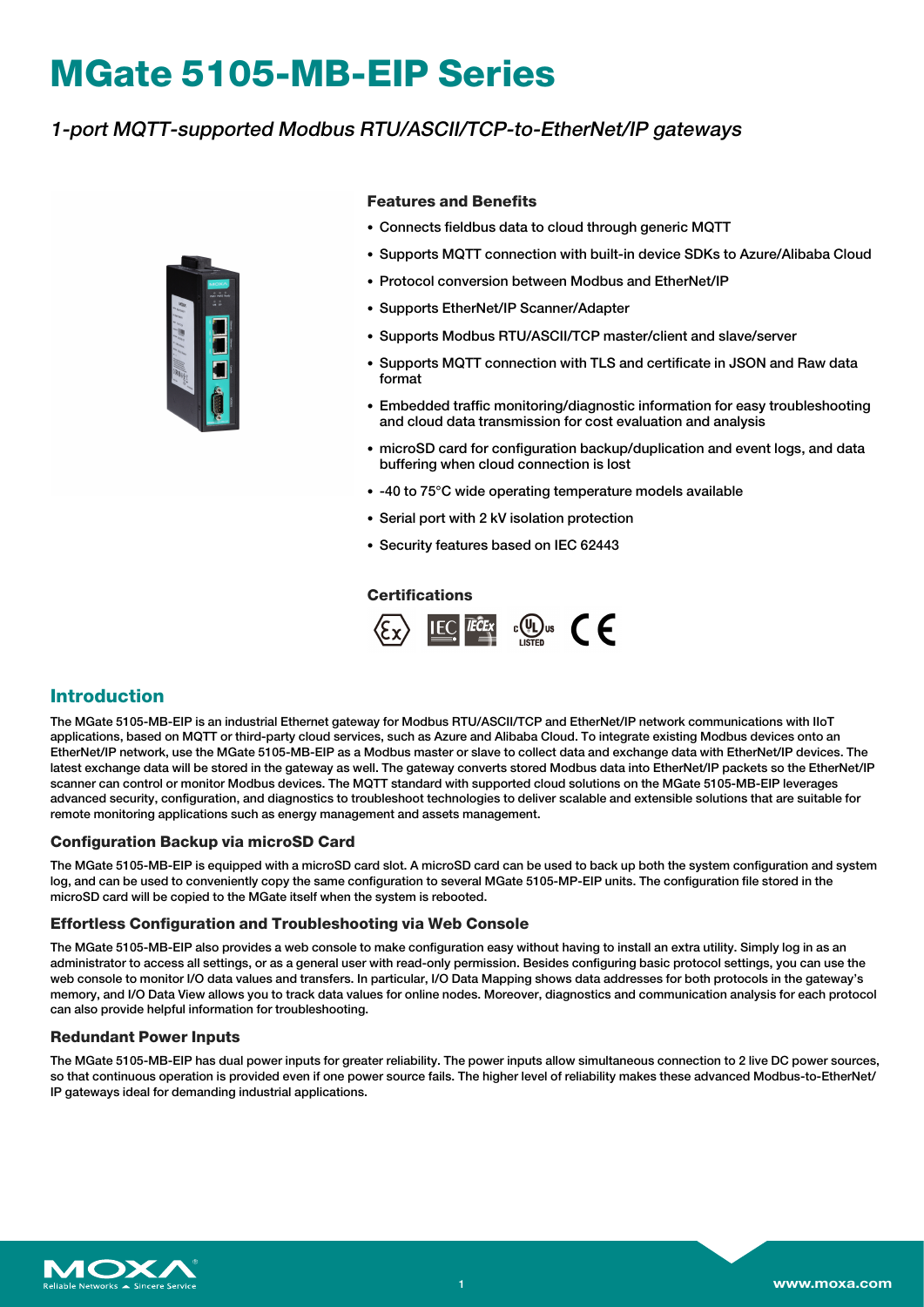# **Specifications**

#### Ethernet Interface

| 10/100BaseT(X) Ports (RJ45 connector) | 2<br>Auto MDI/MDI-X connection                                                                              |
|---------------------------------------|-------------------------------------------------------------------------------------------------------------|
| <b>Magnetic Isolation Protection</b>  | 1.5 kV (built-in)                                                                                           |
| <b>Ethernet Software Features</b>     |                                                                                                             |
| <b>Industrial Protocols</b>           | Modbus TCP Client (Master), Modbus TCP Server (Slave), EtherNet/IP Scanner,<br>EtherNet/IP Adapter, MQTT    |
| <b>Configuration Options</b>          | Web Console (HTTP/HTTPS), Device Search Utility (DSU), MGate Manager, Telnet<br>Console                     |
| Management                            | ARP, DHCP Client, DNS, HTTP, HTTPS, SMTP, SNMP Trap, SNMPv1/v2c/v3, TCP/IP,<br>Telnet, SSH, UDP, NTP Client |
| <b>MIB</b>                            | RFC1213, RFC1317                                                                                            |
| <b>Time Management</b>                | <b>NTP Client</b>                                                                                           |
| <b>Security Functions</b>             |                                                                                                             |
| Authentication                        | Local database                                                                                              |
| Encryption                            | HTTPS, AES-128, AES-256, SHA-256                                                                            |
| <b>Security Protocols</b>             | SNMP <sub>v3</sub><br>SNMPv2c Trap<br>HTTPS (TLS 1.3)                                                       |
| Serial Interface                      |                                                                                                             |
| <b>Console Port</b>                   | RS-232 (TxD, RxD, GND), 8-pin RJ45 (115200, n, 8, 1)                                                        |
| No. of Ports                          | 1                                                                                                           |
| Connector                             | DB9 male                                                                                                    |
| <b>Serial Standards</b>               | RS-232/422/485                                                                                              |
| <b>Baudrate</b>                       | 50 bps to 921.6 kbps                                                                                        |
| Data Bits                             | 7,8                                                                                                         |
| Parity                                | None, Even, Odd, Space, Mark                                                                                |
| <b>Stop Bits</b>                      | 1, 2                                                                                                        |
| <b>Flow Control</b>                   | RTS Toggle (RS-232 only), RTS/CTS                                                                           |
| RS-485 Data Direction Control         | ADDC <sup>®</sup> (automatic data direction control)                                                        |
| Pull High/Low Resistor for RS-485     | 1 kilo-ohm, 150 kilo-ohms                                                                                   |
| Terminator for RS-485                 | 120 ohms                                                                                                    |
| Isolation                             | 2 kV (built-in)                                                                                             |
| <b>Serial Signals</b>                 |                                                                                                             |
| <b>RS-232</b>                         | TxD, RxD, RTS, CTS, DTR, DSR, DCD, GND                                                                      |
| <b>RS-422</b>                         | Tx+, Tx-, Rx+, Rx-, GND                                                                                     |

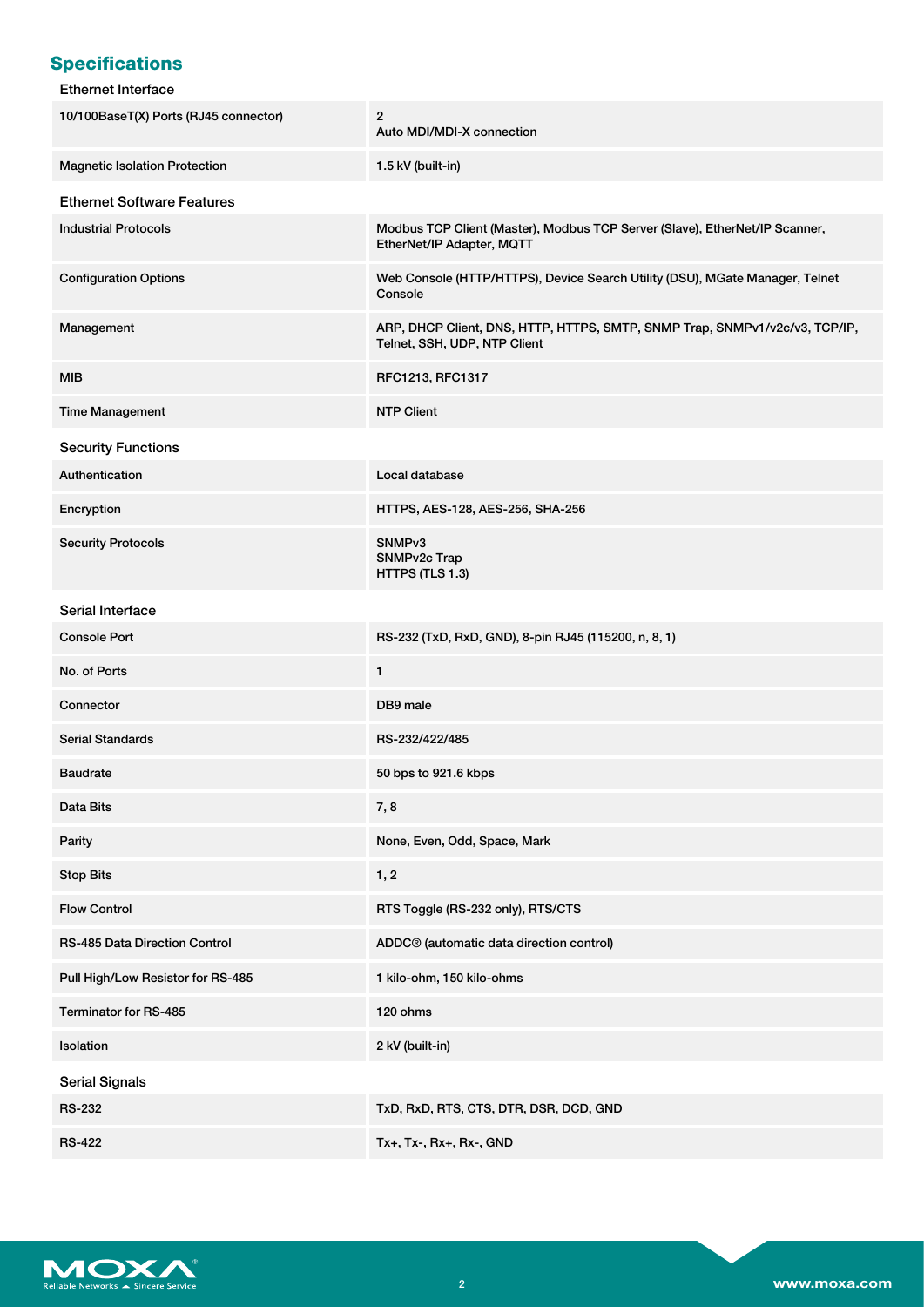| <b>RS-485-2w</b>                | Data+, Data-, GND                                                                                |
|---------------------------------|--------------------------------------------------------------------------------------------------|
| <b>RS-485-4w</b>                | Tx+, Tx-, Rx+, Rx-, GND                                                                          |
| <b>Serial Software Features</b> |                                                                                                  |
| <b>Configuration Options</b>    | <b>Serial Console</b>                                                                            |
| <b>Industrial Protocols</b>     | Modbus RTU/ASCII Master, Modbus RTU/ASCII Slave                                                  |
| <b>Modbus RTU/ASCII</b>         |                                                                                                  |
| Mode                            | Master, Slave                                                                                    |
| <b>Functions Supported</b>      | 1, 2, 3, 4, 5, 6, 15, 16, 23                                                                     |
| Max. No. of Commands            | 100                                                                                              |
| Input Data Size                 | 2048 bytes                                                                                       |
| <b>Output Data Size</b>         | 2048 bytes                                                                                       |
| <b>Modbus TCP</b>               |                                                                                                  |
| Mode                            | Client (Master), Server (Slave)                                                                  |
| <b>Functions Supported</b>      | 1, 2, 3, 4, 5, 6, 15, 16, 23                                                                     |
| Max. No. of Client Connections  | 16                                                                                               |
| Max. No. of Server Connections  | 32                                                                                               |
| Max. No. of Commands            | 100                                                                                              |
| Input Data Size                 | 2048 bytes                                                                                       |
| <b>Output Data Size</b>         | 2048 bytes                                                                                       |
| EtherNet/IP                     |                                                                                                  |
| Mode                            | Scanner, Adapter                                                                                 |
| <b>CIP Objects Supported</b>    | Identity, Message Router, Assembly, Connection Manager, TCP/IP interface, Ethernet<br>link, Port |
| Max. No. of Scanner Connections | 16 (for read-only), 1 (for read/write)                                                           |
| Max. No. of Adapter Connections | 100                                                                                              |
| Input Data Size                 | 496 bytes                                                                                        |
| <b>Output Data Size</b>         | 496 bytes                                                                                        |
| <b>MQTT</b>                     |                                                                                                  |
| Mode                            | Publisher/Subscriber of MQTT, Azure IoT Hub Device, Alibaba IoT Platform Device                  |
| <b>Version Supported</b>        | v3.1.1                                                                                           |
| QoS Level                       | QoS 0,1,2                                                                                        |
| <b>Secure Transmission</b>      | TLS (1.0, 1.1, 1.2) encryption with user's root CA, Client certificate, Private key              |
| Max. No. of Data Tag            | 300 data tags                                                                                    |
| Max. No. of Message             | 20 messages                                                                                      |
| <b>MQTT General Features</b>    | Keep Alive, Retain Message, Last Will Message, Clean Session                                     |

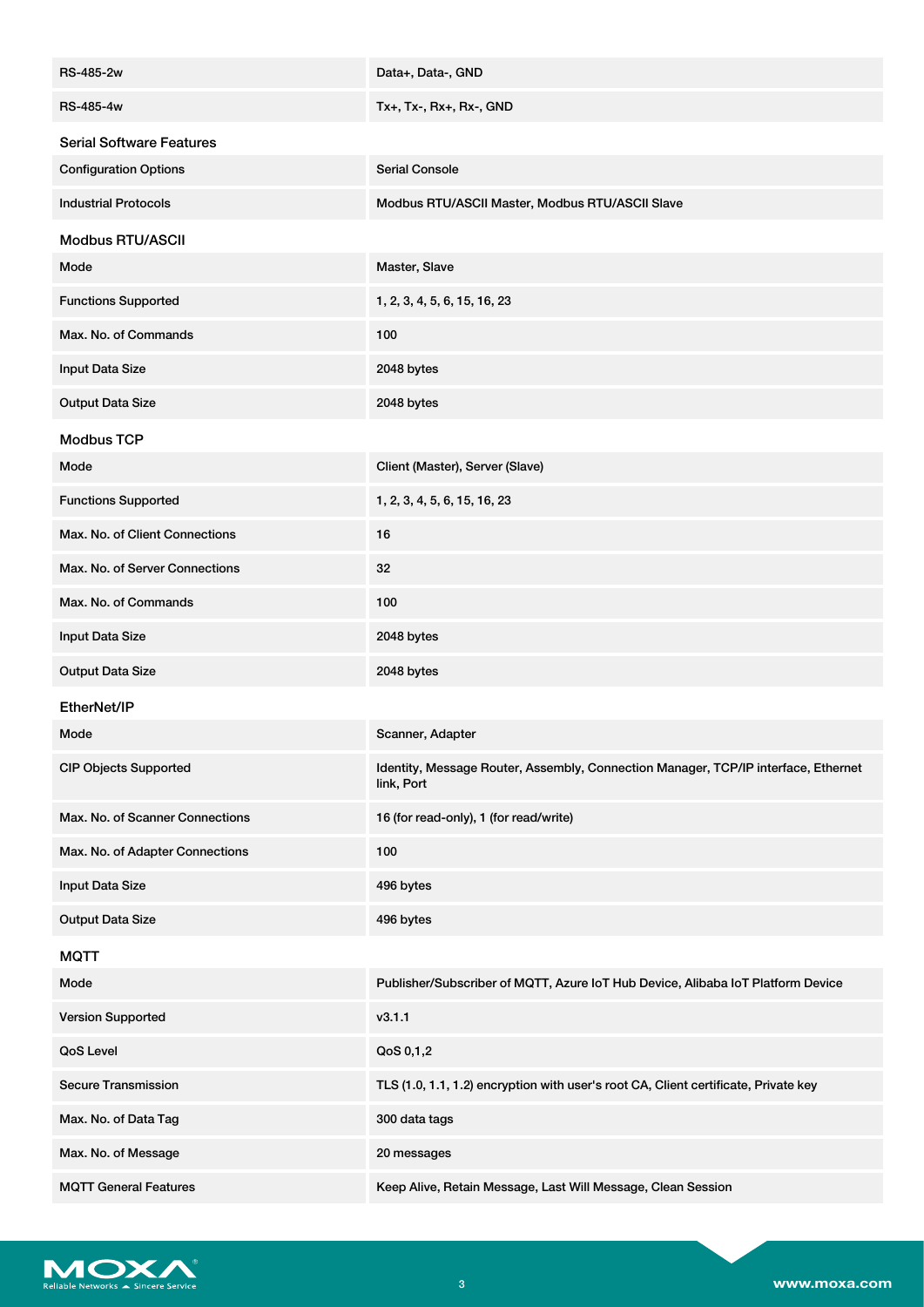| Memory |  |
|--------|--|
|--------|--|

| microSD Slot                           | Up to 32 GB (SD 2.0 compatible; Data buffering up to 2 GB)                                                                                                                                                                                                                       |
|----------------------------------------|----------------------------------------------------------------------------------------------------------------------------------------------------------------------------------------------------------------------------------------------------------------------------------|
| <b>Power Parameters</b>                |                                                                                                                                                                                                                                                                                  |
| <b>Input Voltage</b>                   | 12 to 48 VDC                                                                                                                                                                                                                                                                     |
| <b>Input Current</b>                   | 455 mA @ 12 VDC                                                                                                                                                                                                                                                                  |
| <b>Power Connector</b>                 | Screw-fastened Euroblock terminal                                                                                                                                                                                                                                                |
| Relays                                 |                                                                                                                                                                                                                                                                                  |
| <b>Contact Current Rating</b>          | Resistive load: 2 A @ 30 VDC                                                                                                                                                                                                                                                     |
| <b>Physical Characteristics</b>        |                                                                                                                                                                                                                                                                                  |
| Housing                                | Metal                                                                                                                                                                                                                                                                            |
| <b>IP Rating</b>                       | <b>IP30</b>                                                                                                                                                                                                                                                                      |
| <b>Dimensions</b>                      | 36 x 105 x 140 mm (1.42 x 4.14 x 5.51 in)                                                                                                                                                                                                                                        |
| Weight                                 | 507 g (1.12 lb)                                                                                                                                                                                                                                                                  |
| <b>Environmental Limits</b>            |                                                                                                                                                                                                                                                                                  |
| <b>Operating Temperature</b>           | MGate 5105-MB-EIP: 0 to 60°C (32 to 140°F)<br>MGate 5105-MB-EIP-T: -40 to 75°C (-40 to 167°F)                                                                                                                                                                                    |
| Storage Temperature (package included) | -40 to 85°C (-40 to 185°F)                                                                                                                                                                                                                                                       |
| <b>Ambient Relative Humidity</b>       | 5 to 95% (non-condensing)                                                                                                                                                                                                                                                        |
| <b>Standards and Certifications</b>    |                                                                                                                                                                                                                                                                                  |
| Safety                                 | EN 60950-1, UL 508                                                                                                                                                                                                                                                               |
| <b>EMC</b>                             | EN 55032/24                                                                                                                                                                                                                                                                      |
| EMI                                    | CISPR 32, FCC Part 15B Class B                                                                                                                                                                                                                                                   |
| <b>EMS</b>                             | IEC 61000-4-2 ESD: Contact: 8 kV; Air: 15 kV<br>IEC 61000-4-3 RS: 80 MHz to 1 GHz: 10 V/m<br>IEC 61000-4-4 EFT: Power: 4 kV; Signal: 2 kV<br>IEC 61000-4-5 Surge: Power: 2 kV; Signal: 2 kV<br>IEC 61000-4-6 CS: 150 kHz to 80 MHz: 10 V/m; Signal: 10 V/m<br>IEC 61000-4-8 PFMF |
| <b>Hazardous Locations</b>             | ATEX, Class I Division 2, IECEx                                                                                                                                                                                                                                                  |
| Freefall                               | IEC 60068-2-32                                                                                                                                                                                                                                                                   |
| Shock                                  | IEC 60068-2-27                                                                                                                                                                                                                                                                   |
| Vibration                              | IEC 60068-2-6, IEC 60068-2-64                                                                                                                                                                                                                                                    |
| <b>MTBF</b>                            |                                                                                                                                                                                                                                                                                  |
| Time                                   | 859,422 hrs                                                                                                                                                                                                                                                                      |
| <b>Standards</b>                       | Telcordia SR332                                                                                                                                                                                                                                                                  |
| Warranty                               |                                                                                                                                                                                                                                                                                  |
| <b>Warranty Period</b>                 | 5 years                                                                                                                                                                                                                                                                          |
| Details                                | See www.moxa.com/warranty                                                                                                                                                                                                                                                        |

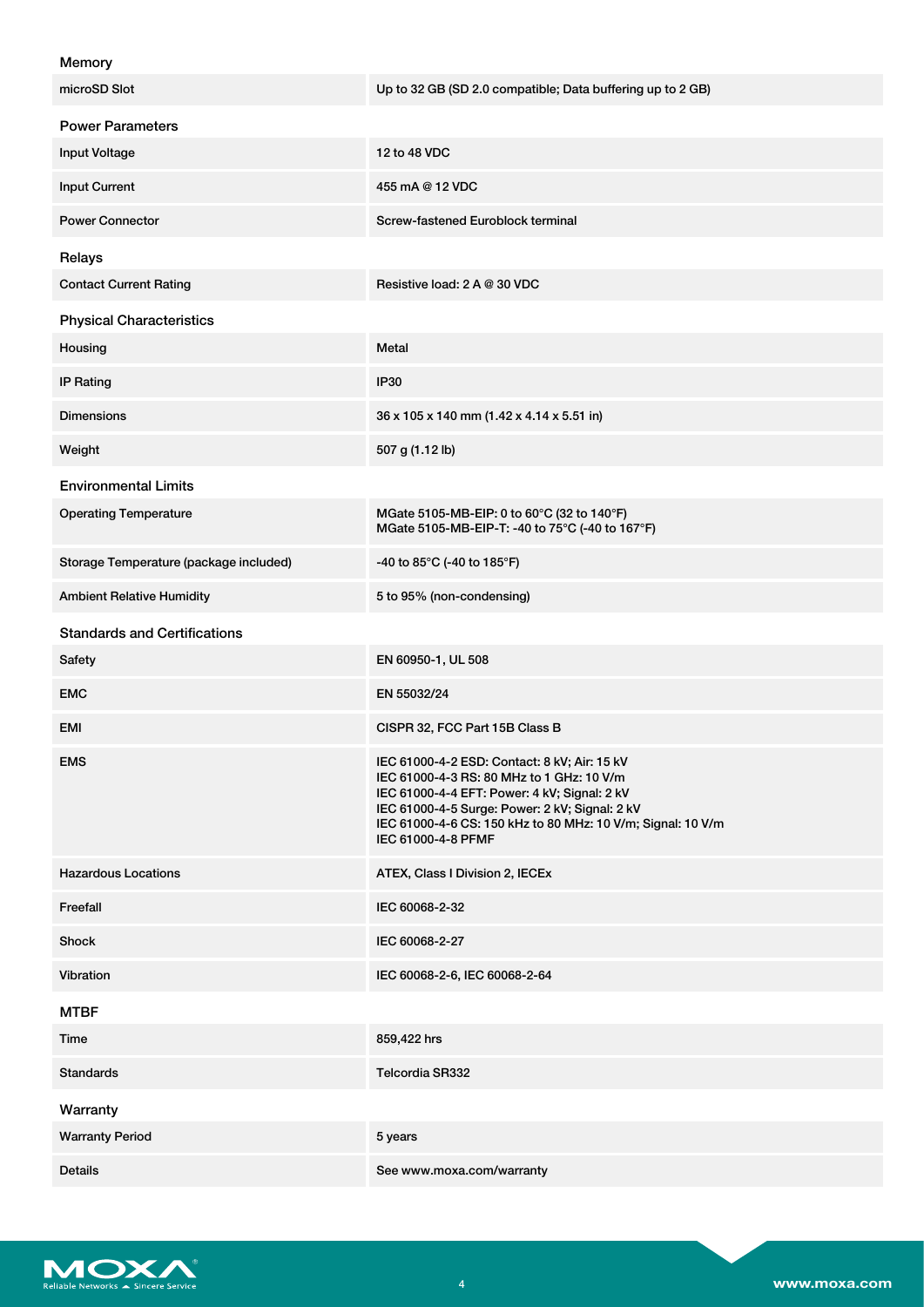### Package Contents

| <b>Device</b>           | 1 x MGate 5105-MB-EIP Series gateway              |  |
|-------------------------|---------------------------------------------------|--|
| Cable                   | 1 x RJ45-to-DB9 console cable                     |  |
| <b>Installation Kit</b> | 1 x DIN-rail kit                                  |  |
| Documentation           | 1 x quick installation guide<br>1 x warranty card |  |

## **Dimensions**



## **Ordering Information**

| Model Name          | <b>Operating Temp.</b> |
|---------------------|------------------------|
| MGate 5105-MB-EIP   | 0 to $60^{\circ}$ C    |
| MGate 5105-MB-EIP-T | -40 to $75^{\circ}$ C  |

# **Accessories (sold separately)**